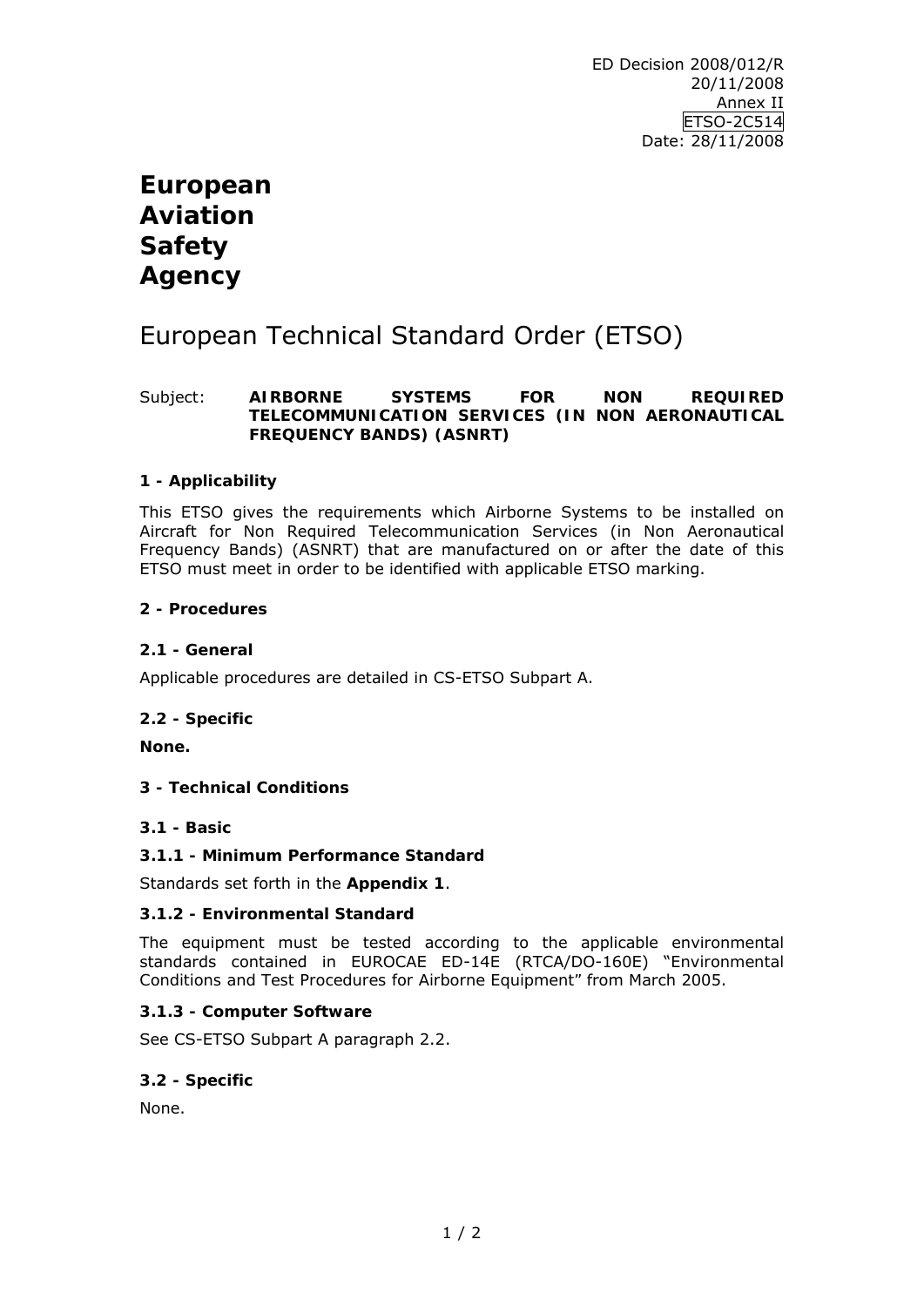# **4 - Marking**

# **4.1 - General**

Marking is detailed in CS-ETSO Subpart A paragraph 1.2.

# **4.2 - Specific**

The label shall indicate the communication system or network used.

# **5 - Availability of Referenced Document**

See CS-ETSO Subpart A paragraph 3.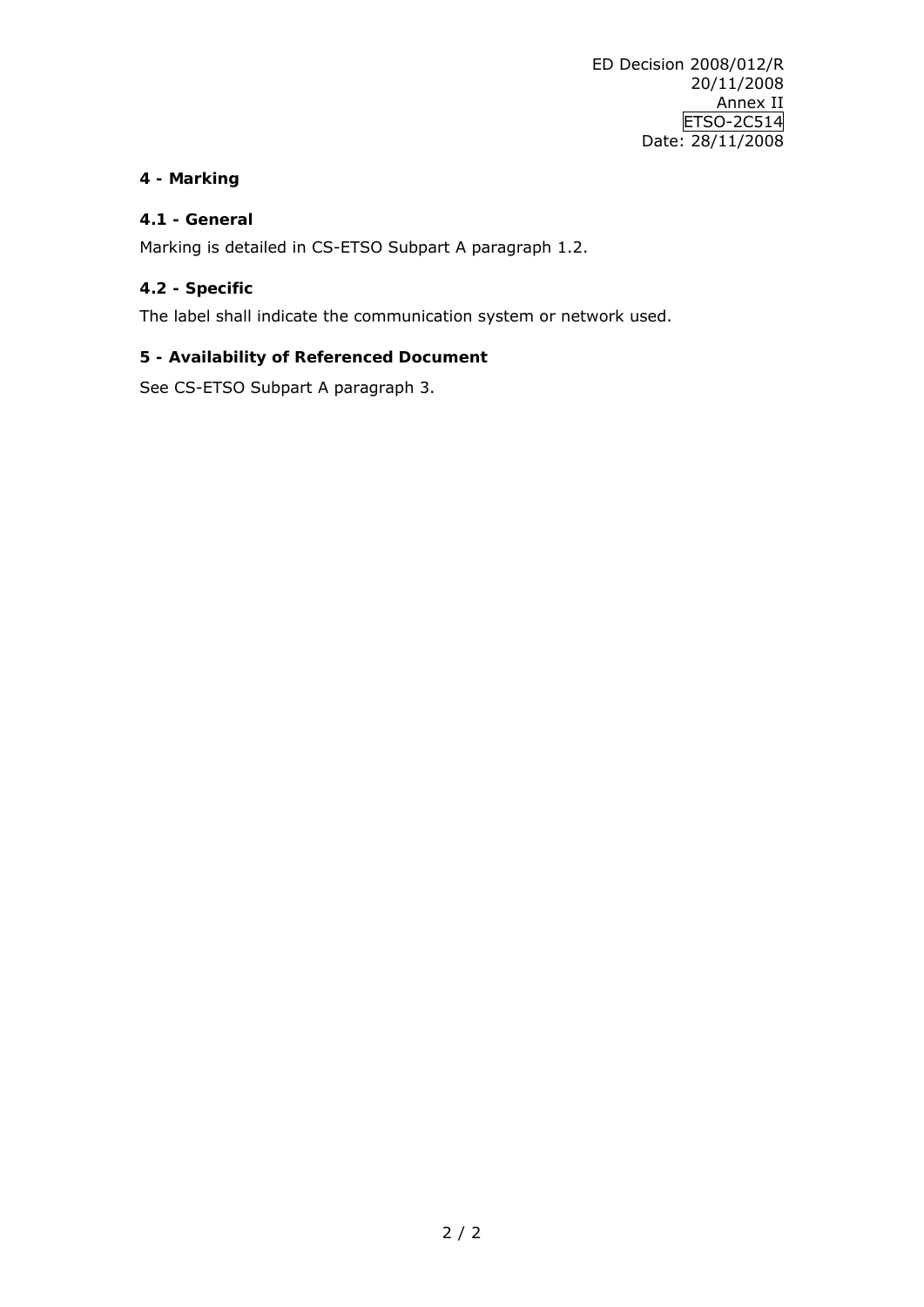## **APPENDIX 1.**

#### **AIRBORNE SYSTEMS FOR NON REQUIRED TELECOMMUNICATION SERVICES (IN NON AERONAUTICAL FREQUENCY BANDS) (ASNRT**)

# **1. GENERAL**

## PURPOSE AND SCOPE

This minimum operational performance specification defines the minimum performance expected from an Airborne System to be installed on Aircraft for Non Required Telecommunication Services in Non Aeronautical Frequency Bands (ASNRT). The performance of specific equipment may be enhanced or superior to this specification depending on the intended application and configuration.

Chapter 1 describes typical equipment applications and operational objectives and is the basis for the performance criteria specified in Chapter 2 and Chapter 3. Definitions essential to proper understanding of this document are also provided in Chapter 1.

Chapter 2 contains general design requirements.

Chapter 3 contains the minimum performance specification for the equipment, defining performance under standard operating conditions.

Chapter 4 prescribes the environmental test conditions which provide a laboratory means of determining the performance characteristics of the equipment under conditions representative of those which may be encountered in actual operations.

Chapter 5 specifies the performance of the equipment and gives guidance for the installation.

#### APPLICATION

Compliance with this minimum operational performance specification by manufacturers, installers and users is recommended as a means of ensuring that the equipment will satisfactorily perform its intended functions under the conditions normally encountered in routine aircraft operations.

This specification does not cover telecommunication aspects. It is the responsibility of the manufacturer as well as the operator to obtain the necessary approvals from the responsible telecommunication authority and from the network provider, if applicable.

# DESCRIPTION OF SYSTEM

The purpose of the Airborne System for Non-Required Telecommunication Services (ASNRT) is to provide flight crew and passengers with additional airground / air-air voice and data communication service. The system does not support safety related applications like Air Traffic Service (ATS).

It consists of electronic on board equipment which is not required for any phase of flight by any aviation rule. It is normally not connected to nor interacted with any aircraft system except the intercom, electrical power and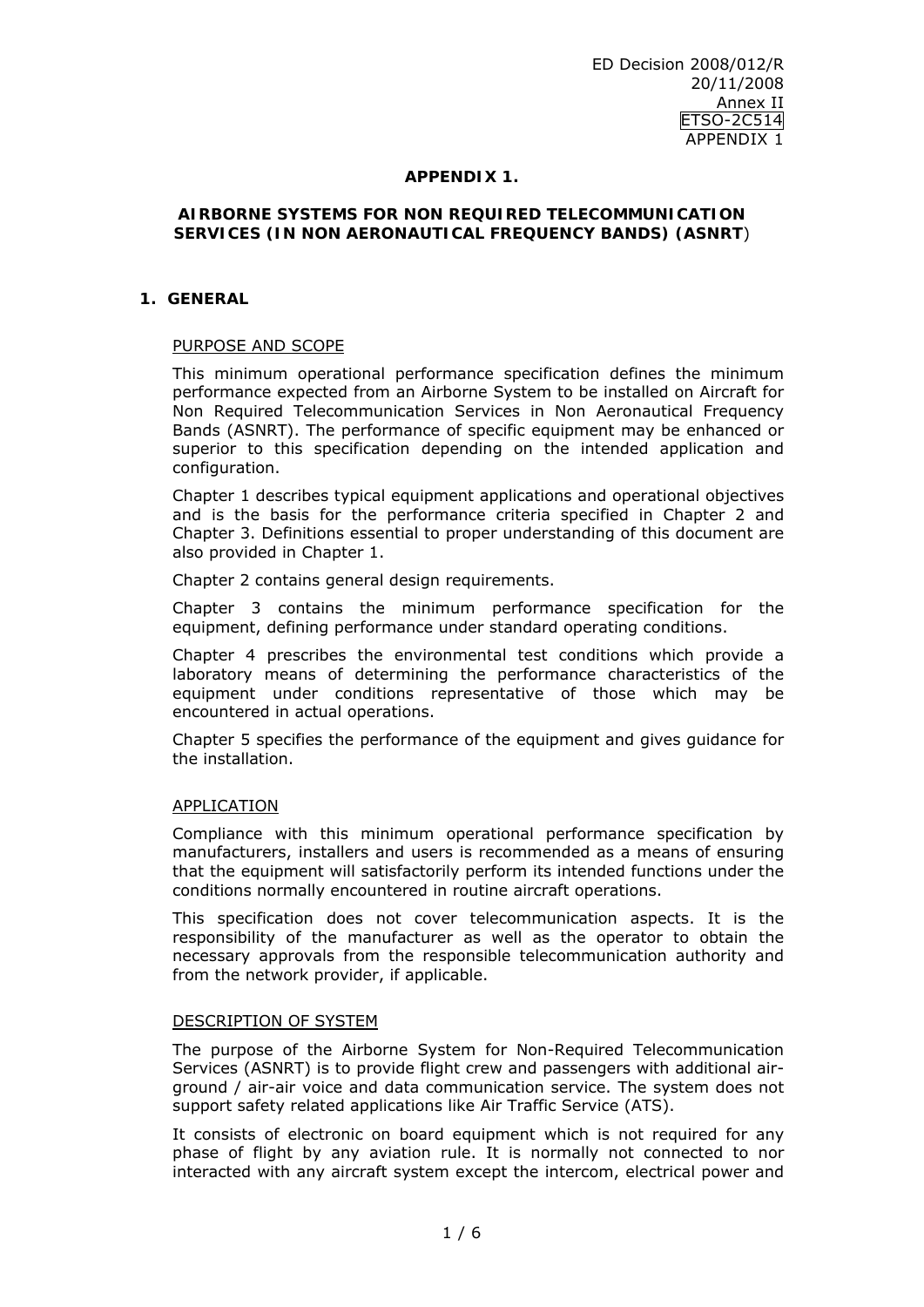ED Decision 2008/012/R 20/11/2008 Annex II ETSO-2C514 APPENDIX 1

mechanical mounting. In special cases it may be useful to establish additional interfaces to other systems. Examples are communication management Systems for transmission of data such as position, heading, etc. as well as company data. Furthermore it might be useful to connect the ASNRT to devices serving as antenna steering units.

The following drawing shows an example of such a system utilising Iridium satellite network. It does not define a requirement.



Example Block Diagram: Airborne System for Non-Required Communication Services using the IRIDIUM satellite network

# **2. GENERAL DESIGN REQUIREMENTS**

#### AIRWORTHINESS

The equipment shall not, under either normal or failure conditions; impair the airworthiness of the aircraft in which it is installed.

#### OPERATION OF CONTROLS

The operation of controls intended for use during flight, in all possible positions, combinations and sequences, shall not result in a condition whose presence or continuation would be detrimental to the continued safe operation of the aircraft.

Operating the system shall not significantly affect the workload of the air crew.

#### DESIGN OF CONTROLS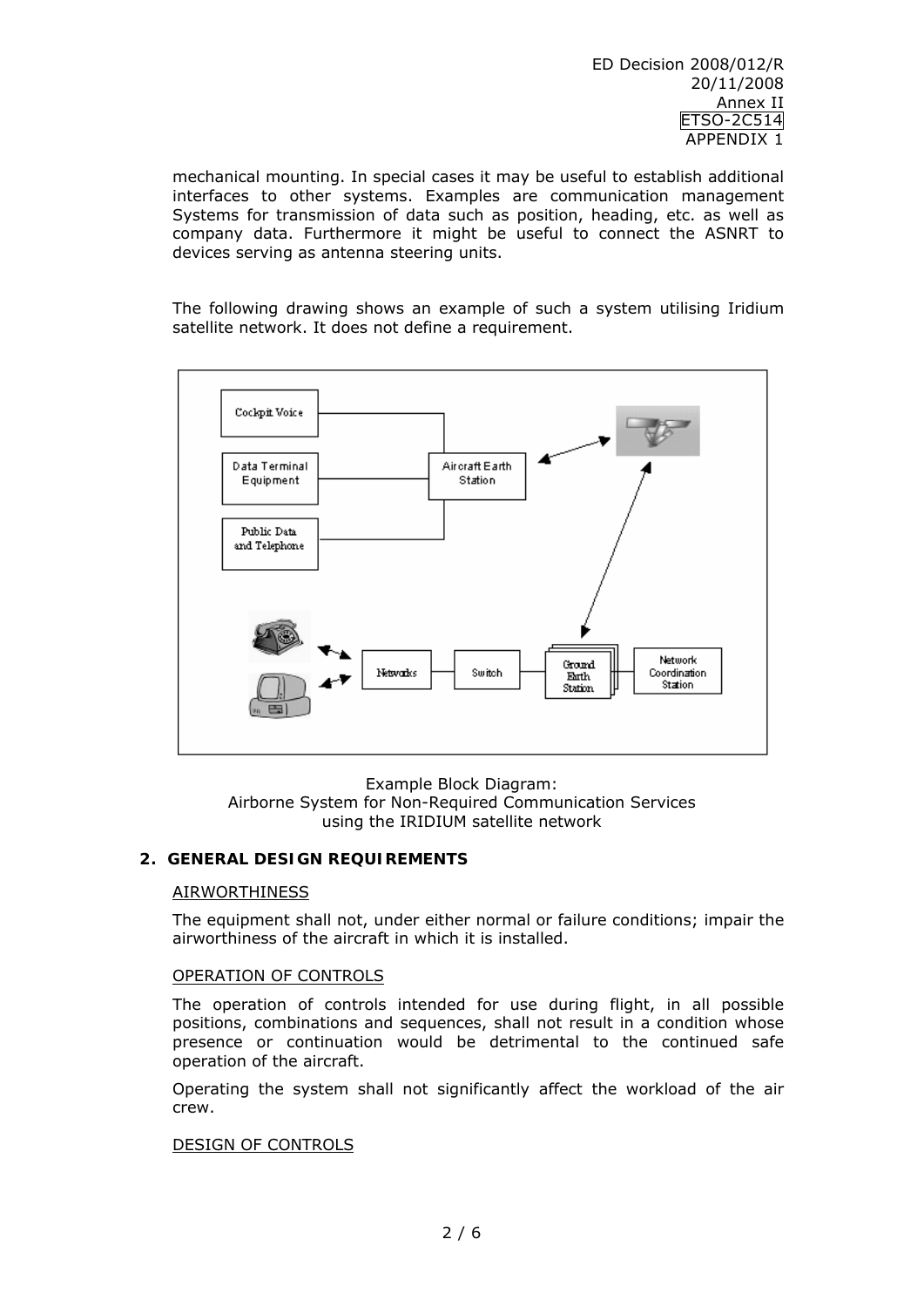Controls and indicators intended for use by flight crew shall be of suitable design for the intended cockpit environment / philosophy (e.g. size, readability, illumination).

## EFFECTS OF TESTS

Unless otherwise provided, the design of the equipment shall be such that, subsequent to the application of the specific tests, no condition exists which would be detrimental to the continued safe operation of the aircraft.

## **3. MINIMUM PERFORMANCE SPECIFICATION UNDER STANDARD CONDITIONS**

## GENERAL

The Aeronautical System for Non-Required Telecommunication Services (ASNRT) must meet the basic requirement not to interfere with on-board systems.

It must be ensured that the equipment can neither become a source of danger in them nor threaten the proper functioning of any essential system or service.

Note: It is assumed that the manufacturer also consults the telecommunication administration and (if applicable) the network provider as early as possible for approval of the technical parameters and requirements for the usage of the equipment.

# SYSTEM SPECIFIC PARAMETERS

If appropriate, the manufacturer shall define details to show compliance with "GENERAL" subpart of this document.

A set of technical parameters showing that the system performs its intended functions shall be declared by the manufacturer. This set of data should include the quality, availability and reliability of the information channel and all the requirements which may be defined by the telecommunication administration or network provider for such equipment. However, when agreed by EASA, compliance demonstration is only necessary for a very basic requirement like "communication link established".

If the system interfaces to other on board equipment, compliance with the interface related requirements for that equipment has to be shown in order to exclude adverse effects on connected systems and the aircraft itself. In case of the intercom system electrical interface related parts of RTCA DO-214 (Audio Systems Characteristics and Minimum Operational Performance Standards for Aircraft Audio Systems and Equipment) Section 2.4 apply.

Means to disconnect the equipment from power bus or other systems (if applicable) shall be provided (i.e. Master Switch) for the case of unexpected interference, fire, smoke or other hazards.

Note: Compliance with this requirement can be achieved by the design of the equipment itself or measures described in the Installation Manual.

# CLASSES OF EQUIPMENT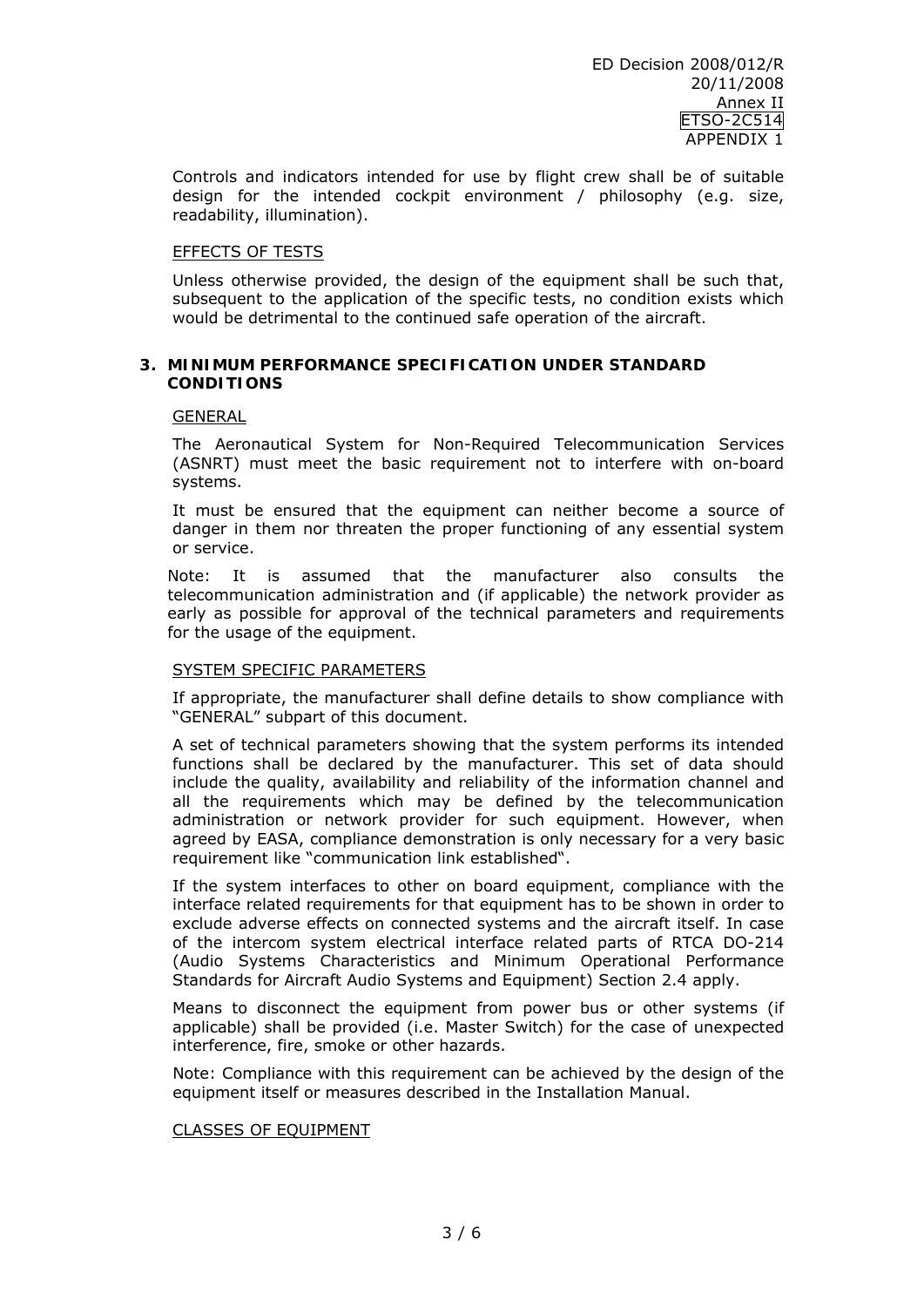There are two classes defined in accordance with technical means to ensure the proper operation of the equipment. There may be additional operational requirements which are not covered by this specification.

• Class 1: Equipment with the operation restriction to parked and (air-) taxiing aircraft:

 Technical means shall be provided to ensure that the equipment cannot be operated during other phases of flight (eg. by connection to sensors for airspeed, weight on wheels, etc.).

*Note*: Equipment which can, due to interference problems, only be allowed to operate in a parked aircraft with engines and other systems switched of, is not in the scope of this specification.

• Class 2: Equipment for operation during all phases of flight:

 The manufacturer shall obtain concurrence for the intended operation from the telecommunication authority or network provider (if applicable) before applying for an airworthiness approval.

## **4. MINIMUM PERFORMANCE SPECIFICATION UNDER ENVIRONMENTAL TEST CONDITIONS**

## INTRODUCTION

The environmental tests and performance requirements described in this chapter provide a laboratory means of determining the performance characteristics of the equipment under conditions representative of those which may be encountered in actual operations.

The Airborne System for Non-Required Telecommunication Services in Non Aeronautical Frequency Bands (ASNRT) needs to comply with environmental tests so far as it is necessary to ensure that the equipment cannot become a source of danger under environmental conditions.

Some of the tests contained in this chapter are identified with the phrase "if required". They do not have to be performed unless the manufacturer wishes to qualify the equipment to these additional environmental conditions or if requested by EASA.

Unless otherwise specified, the test procedures applicable to a determination of equipment performance under environmental test conditions are specified in ETSO-2C514 § 3.1.2

# EQUIPMENT PERFORMANCE COMPLIANCE

The performance requirements as defined in chapter 3 are not required to be tested under all of the conditions specified in CS-ETSO Subpart A paragraph 2.1.

When exposed to high temperature and/or pressure as well as power input and voltage spike test, it shall be ensured that there is no risk of fire, smoke or similar induced by the equipment.

During all shock and vibration tests the equipment shall remain in its mounting and no part of the equipment or its mounting shall have become detached and free of the shock test table.

Direct lightning tests for antennas or other equipment to be mounted outside the aircraft are only intended to ensure that a lightning strike is already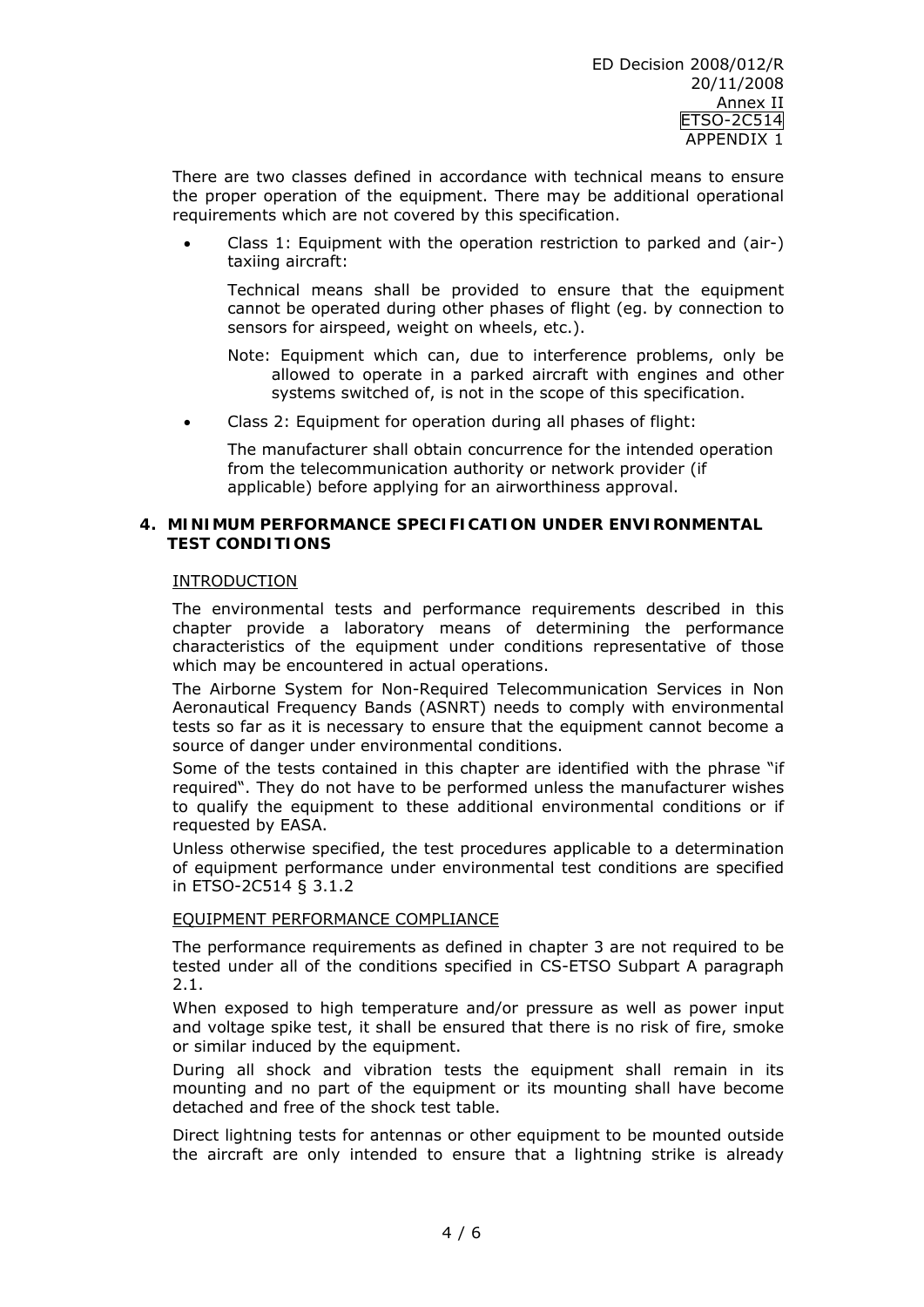blocked at the antenna itself and cannot influence other installations or the aircraft itself.

# PERFORMANCE TESTS

The equipment is sorted in two categories. Category 1 is for devices which are to be installed inside the aircraft, e.g. in the avionics bay. Category 2 covers subsystems to be installed outside, especially antennas.

| EUROCAE ED-14 / RTCA-DO160<br>Test   | Sectio<br>n    | Category 1 Category 2        |              |
|--------------------------------------|----------------|------------------------------|--------------|
| Temperature and Altitude             | $\overline{4}$ | $+$                          | $\pm$        |
| <b>Temperature Variation</b>         | 5.0            |                              |              |
| Humidity                             | 6.0            | $\qquad \qquad \blacksquare$ |              |
| Operational Shocks and Crash Safety  | 7.0            | $\overline{+}$               | $\ddot{}$    |
| Vibration                            | 8.0            | $\ddot{}$                    | $\ddot{}$    |
| <b>Explosion Proofness</b>           | 9.0            | $\qquad \qquad -$            |              |
| Water proofness                      | 10.0           | $\qquad \qquad -$            |              |
| <b>Fluids Susceptibility</b>         | 11.0           |                              |              |
| Sand and Dust                        | 12.0           |                              |              |
| <b>Fungus Resistance</b>             | 13.0           |                              |              |
| Salt Spray                           | 14.0           |                              |              |
| Magnetic Effect                      | 15.0           | $\pm$                        | $+(1)$       |
| Power Input                          | 16.0           | $+$                          |              |
| Voltage Spike                        | 17.0           | $+$                          |              |
| Audio Frequency Cond. Susceptibility | 18.0           |                              |              |
| <b>Induced Signal Susceptibility</b> | 19.0           | $\overline{\phantom{0}}$     |              |
| Radio Frequency Susceptibility       | 20.0           | $\qquad \qquad -$            |              |
| Emission of Radio Frequency Energy   | 21.0           | $\ddot{}$                    | $+(1)$ , (3) |
| Lightning Induced Transient          | 22.0           |                              |              |
| Susceptibility                       |                |                              |              |
| <b>Lightning Direct Effects</b>      | 23.0           |                              | $+(2)$       |
| Icing                                | 24.0           |                              |              |
| Electrostatic Discharge              | 25.0           | ÷                            | $\ddot{}$    |

- + mandatory test
- if required
- (1) active antenna only
- (2) This test can be omitted if compliance with the requirement is ensured by other means
- (3) non intended radiation

The tests marked with "if required" may become mandatory in case of specific technical reasons. This shall be agreed with EASA.

Note: the above table is based on ED-14E / DO-160E and test conditions should be revaluated should the CS-ETSO require compliance with a later revision.

# **5. INSTALLED EQUIPMENT PERFORMANCE**

The material contained in the following paragraphs is intended as guidance material only and does not have direct significance in the type certification of